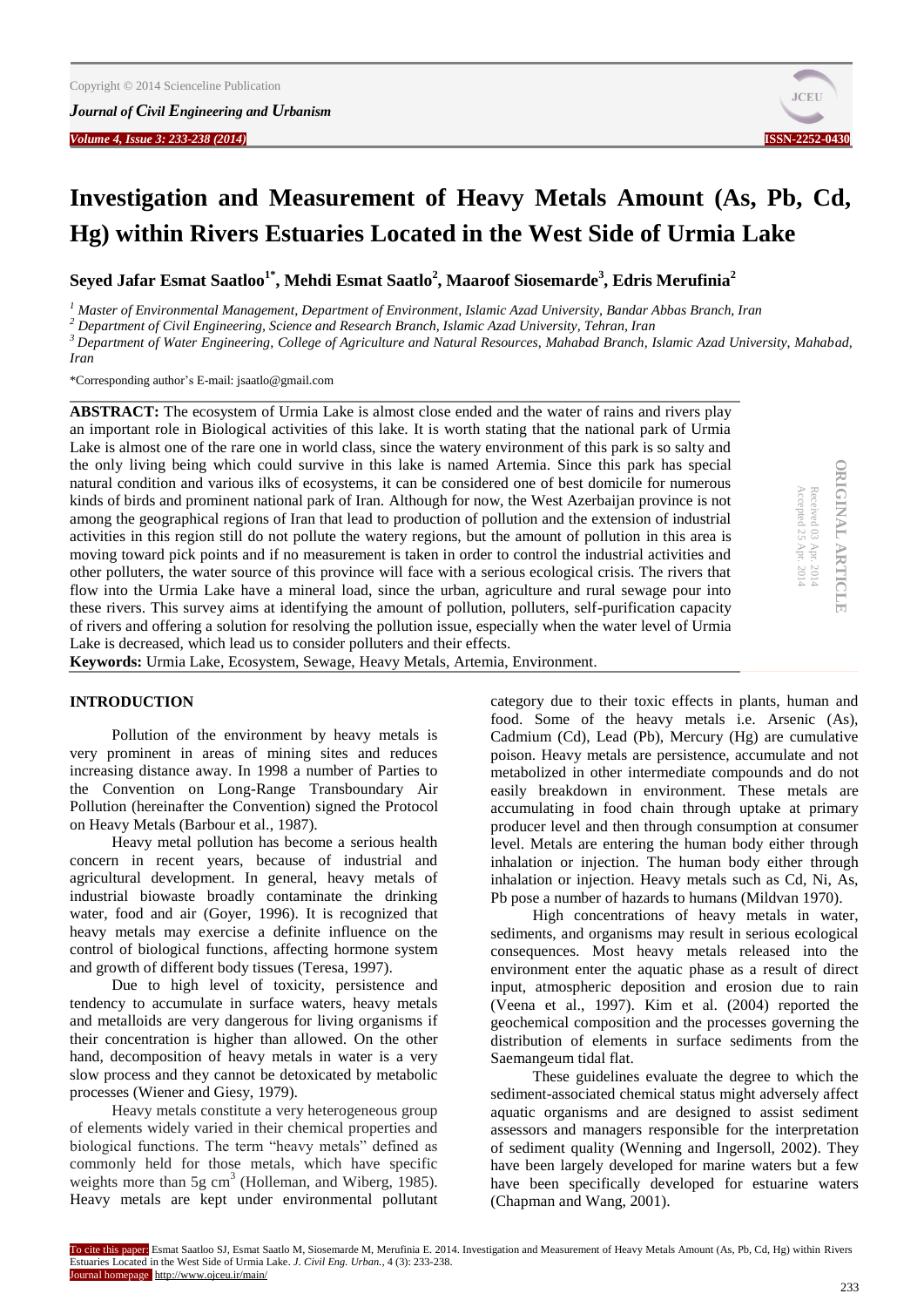A common approach to estimate how much the sediment is impacted (naturally and anthropogenically) with heavy metal is to calculate the Enrichment Factor (EF) for metal concentrations above un-contaminated background levels (Ho et al., 2010). Pollution will be measured as the amount or ratio of the sample metal enrichment above the concentration present in the reference station or material (Abrahim, and Parker, 2008; Mediolla et al., 2008). Ololade et al. (2008) examined the distribution of heavy metals in stream bed sediment from an oil-producing region in Nigeria in the two seasons (dry and wet) of the year. Comparison of sediment with guidelines values indicated anthropogenic enrichment and it was considered that only Cu, and possibly Pb posed potential threats to the ecology of the area. Karimi et al. (2009) published an article named "Measurement of heavy metals in drinking water by atomic fluorescence spectrometry with an examination of drinking waters of Taleghan. In this study, the frequency of heavy metals in drinking water of Taleghan area was measured by using atomic fluorescence. Behroosh et al. (2011) attempted to study the accumulation of heavy metals  $(Cd<sub>2</sub>Cu)$  within the sediments of Anzali Lagoon. Throughout this study, we have used 4 stage fraction measurements in order to determine the density of heavy metals. Abedini et al. (2006), tried to investigate the process of heavy metals in Pirbazar River. The comparison of resulted data in this investigation with the reference values indicated that the density of metals is higher than the standard limit.

## **MATERIAL AND METHODS**

**a)** The method of sampling: because of climate conditions and rainfalls, the samples from water and sediments of rivers and from the estuaries of rivers are collected according to a specific schedule. The containers that are used during the sampling process are made of polyethylene which is specifically designed for gathering sediments and water. The water samples along with aquafortis are fixed and transferred to laboratories; the soil samples did need any fixing measure.

**b) Experimental part:** Surveying Method: With regard to conditions and former studies that are done during past years, factors such as turbidity, EC, PH, Do and temperature are considered as physical parameters and Pb, Hg, Cd, As in water and sediment of river entering into the lake, are analyzed.

Methods of Measuring and Experiment: In order to measure the various parameters, we have used two source of information, first one is the book called "standard methods for measuring water and wastewater (1992)" and the second one was given instructions in catalog of devices that are mostly used for doing experiments. The parameters such as PH, Electricity Conduction, Dissolved oxygen, temperature and salinity are measured at sampling site and sometimes TDS is also measured during sampling or post sampling phase. The heavy metal dose in water and sediment samples is analyzed at laboratories. The most important used devices throughout this survey are followings:

# 1-Atomic Absorption

2-Measurement of conductivity, turbidity, PH, dissolved oxygen and water temperature by using a -portable device called "U10".

3-TDS measured by the device electrodes. WTW.

4. Sources of pollutants in rivers entering into Urmia Lake: The most important pollutants of the rivers that entering the Urmia Lake are named as followings: a) Effluents and sewage of villages and areas located near rivers; b) On urban water flowing; c) Agricultural Waste Effluents.

The most prominent pollutants among these factors can be the sewage of villages situated near the border of rivers. Most rural wastewaters are formed from washing of clothes, dishes, kitchenware and sewage of stables and livestock waste, which are directed toward the out of rural regions, so after passing kennels they enter into the rivers. The pollutants that result from urban runoff are mostly subordinated by accumulation-leaching process. This process is depended on percent of impenetrable surfaces like street, roof and generally speaking all surfaces that are insulated. It should be stated that the density of pollutions in urban runoff is variable since it is depended in factors like seasons, conditions, quality of drinking water and raw sewage. The main sources of urban and rural runoff which located near the river border and enter into the rivers are described in following table:

## **Details of the Urmia Lake basin**

The basin of this lake with scope of 52700 Km, which is located in northwestern of Iran, occupies 3.21 percent total area of the country. North of this lake is limited to the Aras River basin, northeast of it, is limited to the Sahand Mountains and Sabalan, the southeast of this lake, is limited to Gezel-Ozan area, south of it is limited to the mountains of Kurdistan and West side of this lake is limited to Boundary Mountains. A sluice section of the Urmia lake basin is the biggest permanent internal sluice of Iran, which is located in the West of the Iranian plateau between 37 ° C and 5 minutes to 38 degrees 16 minutes north and 45 degrees 10 minutes east longitude and 45 degrees 45 minutes. This section extends from north to south and has divided Azerbaijan into two sections of east and west. The altitude of surface water of this lake is about 1275 meters from the surface of open water. The greatest latitude of this basin located near to the peak of Sabalan is equal to 2850 meters, which is the altitude variation linked to the basin is equal to 2576 meters, approximately. Dieng is a volcanic region with some active crater. The average height of this area is about 2,000 meters above sea. The main sluice of the basin has length and width of 130 and 16 Km, respectively. The average depth of this lake is about 6 meters, which can reach to 15 meters in the south and southwest areas. The basin of this lake sluice is formed from almost even surface which is enclosed with extended east, south and west heights, in the north. The northeast and southeast parts of the lake, the surrounding plains slope is small, so that during the high watery years the lake elevation is greater than normal, large portions of land are drawn into the water.

In other areas around the lake slope of the plains are relatively high and the scope of foothills and coastal land area is limited. The bed of the rivers within this area possess high slope and the major particles within the water of these rivers are coarse particles, which are directed toward the downstream with floods.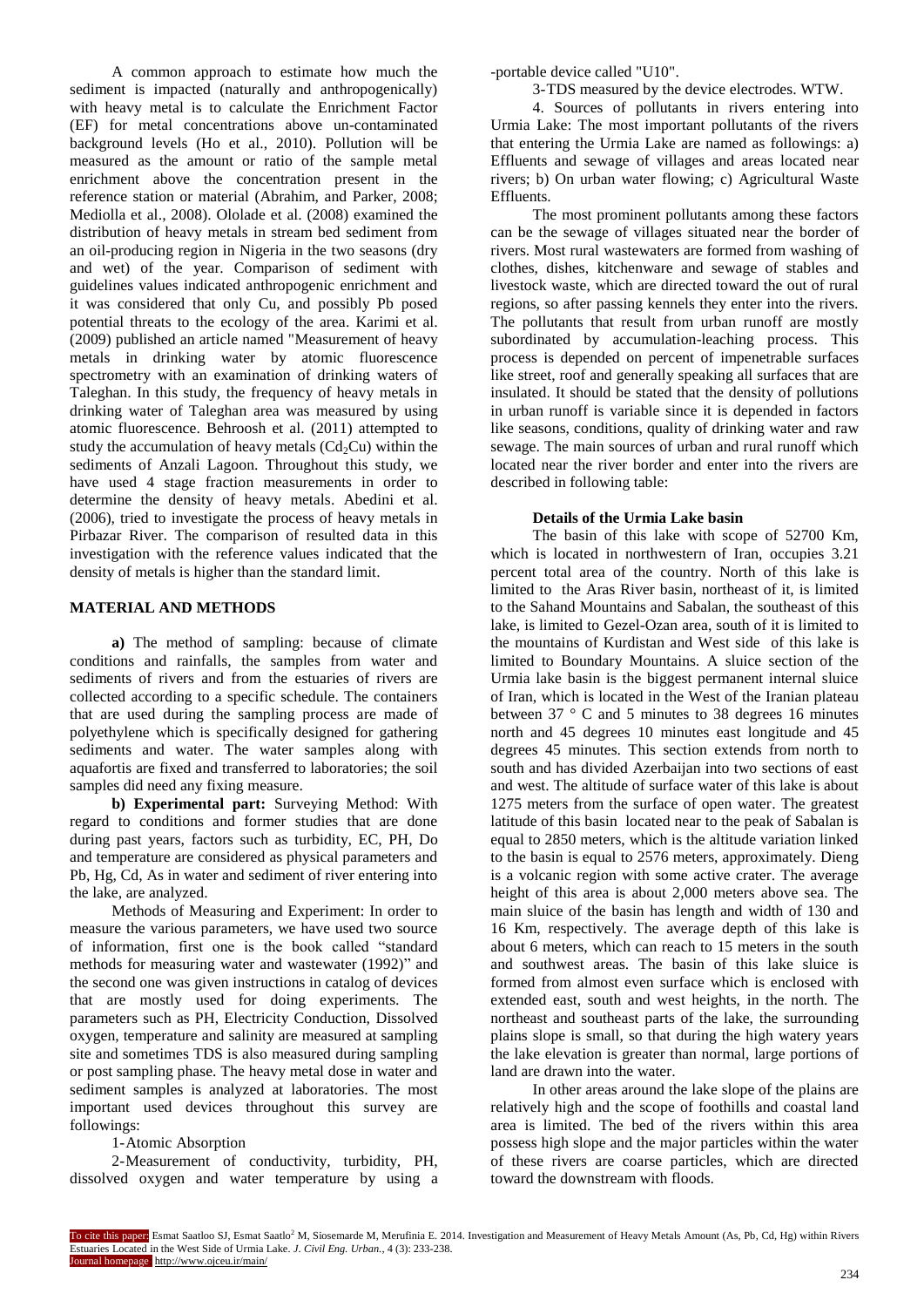#### **Urmia Lake watershed hydrology**

The Basin of sluice of this lake is divided into three parts called east, west and south, from zoning point of view. In north section we can observe no trace of the river (with a huge amount of current), so this section cannot have significant importance during this survey. The river flows to the lake on convergence way, reasons such as limited scope of the basin, short length of rivers and sprawl salty domes has leaded to the emergence of the saltiest lakes of Iran. The whole basin can be divided into 5 regions called triplet regions, lake and plural lands (s)

milieu of Urmia Lake. The amount of water that releases into the lake within these triplet regions is equal to 58% in the south section, 24% in west basin and 18% in the east basin per year. Do we consider the low depth and scope of Urmia Lake; we will conclude that this lake is considerably impressible.

The total inflow of water into the Urmia Lake per average 10-years, according to statistics, is about 99/3621 million cubic meters, 74 percent of this value is originating from the southern half region.



**Figure 1.** Location of the catchment area of Urmia Lake

### **RESULTS**

1) The physical and chemical characteristics of rivers entering into the National park of Urmia Lake: The result of sampling from stations those are located at estuaries. Of rivers, are presented in table 2, all parameters were recorded as mean.

2) The average values of heavy metals within sediments and water of rivers and the values of heavy metals existing in water and sediments of rivers entering into the lake are given in table 3 and 4. As for table 3, the amount of variation of As is between the minimum and maximum values of 789  $\mu$ g/g to 2589.6  $\mu$ g/g, respectively. The average rate of As within the whole river is equal to

1270.844  $\mu$ g/g. The other factor of which is responsible for polluting rivers can be pesticides which are widely used against vegetable Pests. These chemical substances are carried by runoff into the rivers. By entrance of these substances into the river it is hard to expect that the ecosystem of rivers remain in balance, meanwhile they also endanger the rivers ecosystems which indirectly lead to the death of thousands of fish. Generally, the amount of all chemical pesticides and fertilizers that are used during agricultural activity have an important role in polluting rivers, but the amount of pollution also depends on dose of chemical and agricultural activity that take place in villages that are located around the rivers.

| <b>Region</b>                                                                                                                                                                                                                                                                                                  | Specifications and rivers.                                                                                                                                                                                             | <b>Extent</b><br>km <sup>2</sup> | <b>Compared</b><br>with the total<br>area of | <b>Annual Estimates</b><br>of the proportion of<br>streams |
|----------------------------------------------------------------------------------------------------------------------------------------------------------------------------------------------------------------------------------------------------------------------------------------------------------------|------------------------------------------------------------------------------------------------------------------------------------------------------------------------------------------------------------------------|----------------------------------|----------------------------------------------|------------------------------------------------------------|
| <b>Eastern region</b>                                                                                                                                                                                                                                                                                          | Includes Talkherud, BiokChay, Galechay,<br>SufiChay, MardughChay and LeilanChay Rivers                                                                                                                                 | 17075                            | 32.4 %                                       | %18                                                        |
| <b>Southern Region</b>                                                                                                                                                                                                                                                                                         | Zarinerud, Siminerud, Mahabadchay and<br>GhedarChay Rivers                                                                                                                                                             | 19815                            | %37.6                                        | %58                                                        |
| <b>Western Region</b>                                                                                                                                                                                                                                                                                          | BaranduzChay, ShaharChay, RouzehChay,<br>ZulaChay, NazluChay Rivers                                                                                                                                                    | 8116                             | %15.4                                        | %24                                                        |
| <b>Lake Surface</b>                                                                                                                                                                                                                                                                                            | Due to changes in lake level from 1274 to 1277,<br>includes an area of approximately 4,700 square<br>kilometers to 5700 which during subsidence, of 500<br>square kilometers, appears to be completely swamp<br>lands. | 4900 to 5700                     | %9.5 to %10.5                                |                                                            |
| The northern strip is considered within the eastern<br>and western parts of the country and the internal<br><b>Adjacent lands</b><br>islands are also counted as part lake area. Islamic<br>and swamps<br>island that sometimes is considered as peninsula is<br>around Lake<br>also counted in the lake area. |                                                                                                                                                                                                                        | 2116                             | %4.1                                         |                                                            |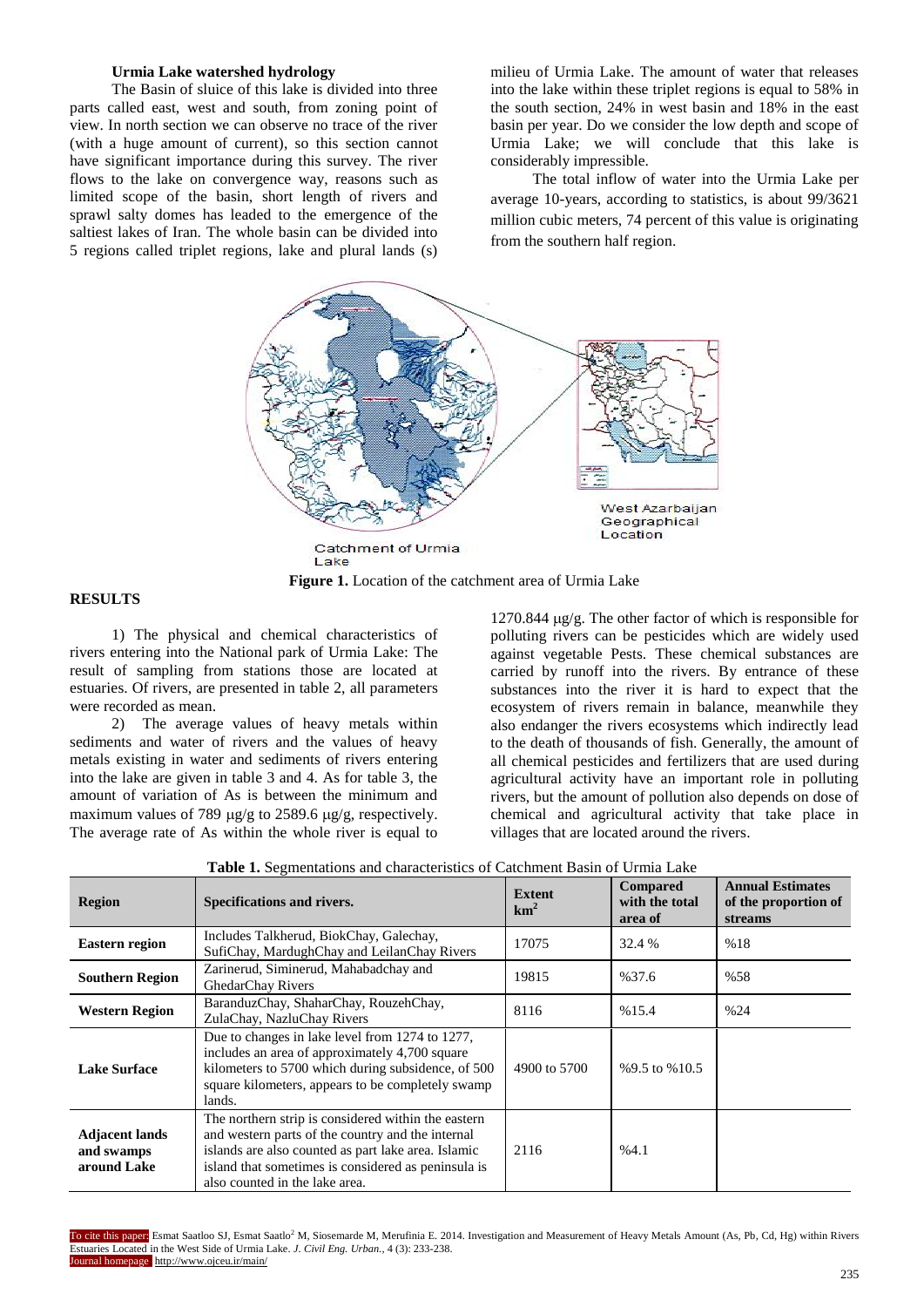| Row                     | <b>River Name</b> | <b>Station location</b> |                               | The mean concentrations of measured parameters |                         |               |                     |                           |                   |                      |
|-------------------------|-------------------|-------------------------|-------------------------------|------------------------------------------------|-------------------------|---------------|---------------------|---------------------------|-------------------|----------------------|
|                         |                   | Longitude               | Latitude                      | <b>PH</b>                                      | Temp<br>$\rm ^{\circ}C$ | Cond<br>ms/cm | <b>T.DS</b><br>mg/l | <b>Turb</b><br><b>JTU</b> | <b>DO</b><br>mg/l | Sal<br>$\frac{0}{0}$ |
|                         | ZulaChay          | 44° 58.477              | $\frac{1}{38^{\circ}}$ 14.266 | 8.11                                           | 8.55                    | 0.43          | 1258.7              | >999                      | 10.31             | 0.01                 |
| $\mathbf{2}$            | <b>NazluChav</b>  | $^{\circ}$ 14.050 45    | 37° 42.233                    | 8.29                                           | 21.9                    | 1.34          | 1411.33             | 175.66                    | 10.43             | 0.01                 |
| 3                       | RouzehChay        | 45° 12.607              | 37° 39.920                    | 8.83                                           | 6.56                    | 0.709         | 851.33              | 292.66                    | 9.97              | 0.026                |
| $\overline{\mathbf{4}}$ | ShaharChay        | 45° 12.607              | 37° 33.275                    | 8.52                                           | 19.07                   | 0.378         | 474.6               | 216.3                     | 12.04             | 0.006                |
| 5                       | BaranduzChav      | $45^{\circ} 15.661$     | 37° 24.423                    | 8.06                                           | 11.67                   | 0.669         | 562.71              | 146.6                     | 9.83              | 0.02                 |
| 6                       | GhedarChav        | 45° 38.511              | 36° 58.570                    | 7.74                                           | 12.62                   | 0.768         | 665.28              | 232.85                    | 9.80              | 0.025                |
| 7                       | MahabadChay       | 45° 43.835              | $37^{\circ}01.197$            | 7.80                                           | 13.6                    | 1.27          | 1274                | 291.7                     | 10.18             | 0.04                 |
| 8                       | Siminehrud        | 45° 48.876              | $37^{\circ}01.614$            | 8.24                                           | 13.81                   | 1.21          | 1574.42             | 185.80                    | 10.98             | 0.04                 |
| 9                       | Zarinehrud        | 45° 53.390              | $37^{\circ}5.167$             | 7.99                                           | 13.37                   | 1.01          | 1081.57             | 186.85                    | 9.64              | 0.04                 |

**Table 2.** Mean values of measured physical parameters of river water inflow to Urmia Lake

|                | <b>River Name</b> | <b>Station location</b> |                               | The mean concentrations of measured parameters |                               |                   |                          |  |
|----------------|-------------------|-------------------------|-------------------------------|------------------------------------------------|-------------------------------|-------------------|--------------------------|--|
| <b>Row</b>     |                   | Longitude               | Latitude                      | <b>Ph</b><br>$(\mu g/g)$                       | C <sub>d</sub><br>$(\mu g/g)$ | As<br>$(\mu g/g)$ | <b>Hg</b><br>$(\mu g/g)$ |  |
|                | ZulaChay          | 44° 58.477              | $\frac{1}{38^{\circ}}$ 14.266 | 16.4                                           | 0.83                          | 1096.2            | 0.63                     |  |
| $\mathbf{2}$   | NazluChay         | $^{\circ}$ 14.050 45    | 37° 42.233                    | 19.58                                          | 0.89                          | 1126.4            | 1.03                     |  |
| 3              | RouzehChay        | $45^{\circ}$ 12.607     | 37° 39.920                    | 17.54                                          | 0.9                           | 2589.6            | 1.03                     |  |
| $\overline{4}$ | <b>ShaharChav</b> | 45° 12.607              | 37° 33.275                    | 19.542                                         | 0.752                         | 797.2             | 0.704                    |  |
| 5              | BaranduzChay      | $45^{\circ} 15.661$     | 37° 24.423                    | 14.46                                          | 0.7475                        | 1457.6            | 0.788                    |  |
| 6              | GhedarChay        | $45^{\circ} 38.511$     | 36° 58.570                    | 14.18                                          | 0.85                          | 1206.8            | 0.82                     |  |
| 7              | MahabadChav       | 45° 43.835              | $37^{\circ}01.197$            | 16.704                                         | 0.692                         | 1227.2            | 0.886                    |  |
| 8              | Siminehrud        | $45^{\circ}$ 48.876     | $37^{\circ}01.614$            | 18.666                                         | 0.852                         | 789               | 0.772                    |  |
| 9              | Zarinehrud        | 45° 53.390              | $37^{\circ} 5.167$            | 20.506                                         | 0.858                         | 1157              | 1.116                    |  |

**Table 4.** Mean values of heavy metals in water of rivers entering into Urmia Lake

| <b>Row</b> | <b>River Name</b> | <b>Station location</b> |                     | The mean concentrations of measured parameters |                               |                   |                   |  |
|------------|-------------------|-------------------------|---------------------|------------------------------------------------|-------------------------------|-------------------|-------------------|--|
|            |                   | Longitude               | Latitude            | <b>Ph</b><br>$(\mu g/g)$                       | C <sub>d</sub><br>$(\mu g/g)$ | As<br>$(\mu g/g)$ | Hg<br>$(\mu g/g)$ |  |
|            | ZulaChay          | 44° 58.477              | 38° 14.266          | 18                                             | >1                            | >3                | 2.15              |  |
|            | NazluChay         | $45^{\circ}$ 14.050     | 37° 42.233          | 11                                             | >1                            | 3.75              | >1                |  |
|            | RouzehChav        | 45° 12.607              | 37° 39.920          | 27                                             | >1                            | 4.21              | >1                |  |
|            | ShaharChay        | 45° 12.607              | 37° 33.275          | 20                                             | >1                            | 4.25              | >1                |  |
| 5          | BaranduzChay      | $45^{\circ}$ 15.661     | 37° 24.423          | 12                                             | >1                            | >3                | >1                |  |
| 6          | GhedarChay        | 45° 38.511              | $36^{\circ} 58.570$ | >10                                            | >1                            | 4.5               | 1.2               |  |
|            | MahabadChay       | $45^{\circ} 43.835$     | 37° 01.197          | >10                                            | >1                            | 3.5               | 1.4               |  |
| 8          | Siminehrud        | 45° 48.876              | $37^{\circ}01.614$  | 11                                             | >1                            | >3                | 2.65              |  |
| 9          | Zarinehrud        | 45° 53.390              | $37^{\circ}5.167$   | >10                                            | >1                            | 3.32              | >1                |  |



**Figure 2.** Mean lead concentrations in soil samples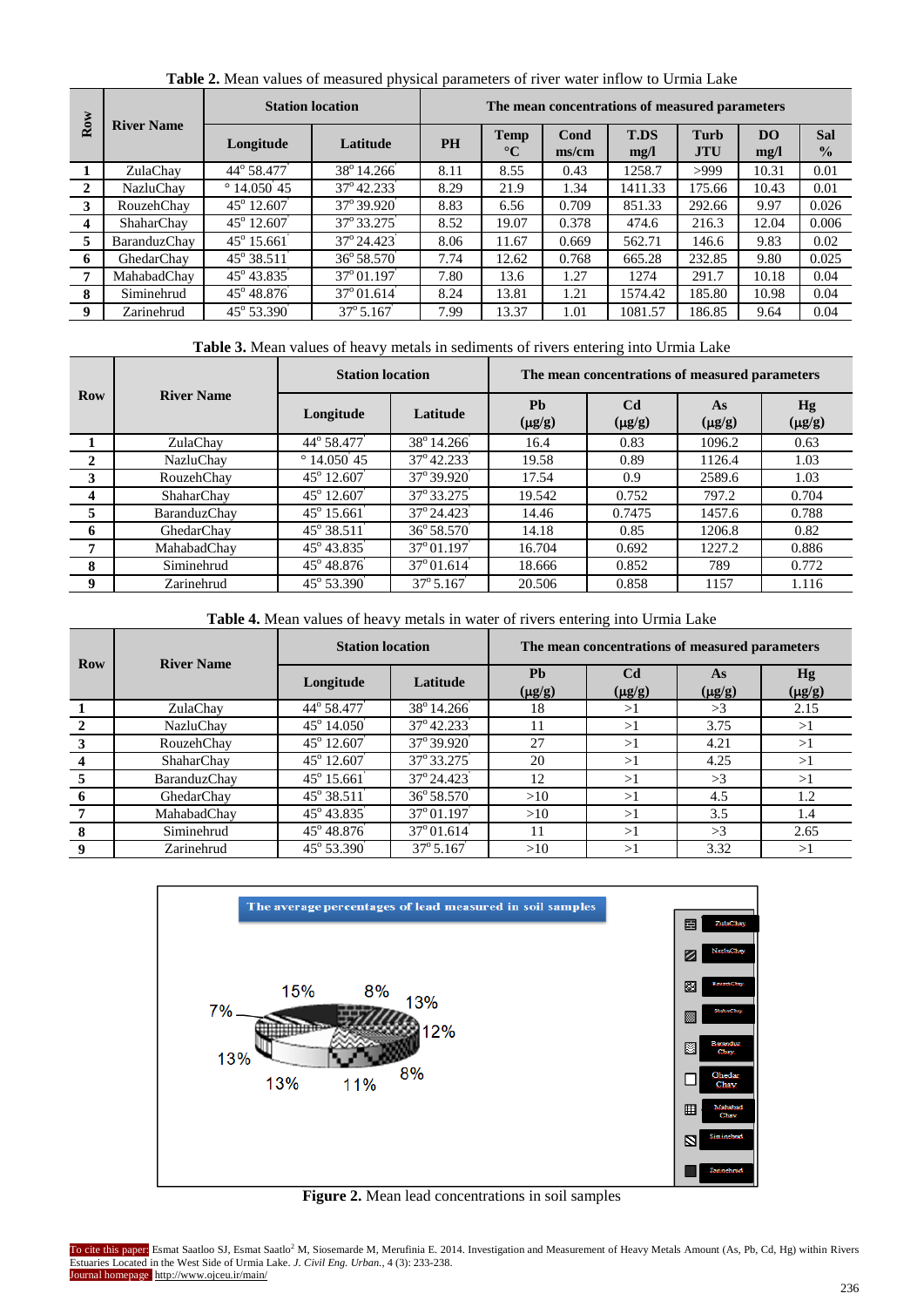

**Figure 3.** Changes in the concentration of arsenic in different seasons for soil samples

|  | <b>Table 5.</b> Sources of Pollution in the Rivers |  |
|--|----------------------------------------------------|--|
|  |                                                    |  |

| <b>Source of Pollution</b>  | <b>Minerals</b> | <b>Suspended solids</b> | <b>Nutritive Materials</b> | <b>Heavy Metals</b> | <b>Bacteria</b> |
|-----------------------------|-----------------|-------------------------|----------------------------|---------------------|-----------------|
| Dung                        |                 |                         |                            |                     |                 |
| Rainfalls                   |                 |                         |                            |                     |                 |
| Soil Erosion                |                 |                         |                            |                     |                 |
| Runoff of Insulated surface |                 |                         |                            |                     |                 |

## **DISCUSSION**

In order to evaluate the resulted data, we have taken into consideration physical factors of rivers water like its temperature, electricity conductivity, turbidity and the amount of heavy metals, and we have also compared these values with international and national standards which leaded to following results:

1) The temperature of Water (Temp) Investigation of the heat factor in estuaries and in different months indicates that filtration mechanism of rivers passes through stable variation of temperature in sampling stations and at different times. With regard to the distance dimension of rivers from source to estuaries and permissible scale, we can conclude that rivers within this area possess selffiltration potential and the amount of pollution is low.

2) The PH of Water PH of any solution is considered a factor for measuring the density of Hydrogen ions in solution. By measuring the PH of any solution we can make judgment about the acidity and alkalinity of water. Almost all natural waters are alkalinity (PH= 6.5-8.5) and the PH of surface waters which are accommodation of fish, is variable between 6.7 to 8.6. The food spoilage of water of river can be due to high value of PH, Moreover the high PH can lead to sediment of heavy metals in form of Hydroxide.

By taking into consideration the laboratorial results it can be concluded that PH is not subordinated by stable pattern and represent few alterations.

3)Turbidity of Water Polluted water allows less light to be passed through it and that kind of water socalled dark or muddy water. This darkness within water is due to various materials which deserve outmost importance to be surveyed and studied. First of all, this issue should be studied from such point of view: because of contaminated surface it is obvious that different living organisms can conceal themselves behind hanging

particles (these particles are the main reason of turbidity). The darkness of water is done according to JTU unit, so for agriculture uses the turbidity level of water is acceptable up to 50 levels. The analysis of laboratorial results implies that the turbidity of rivers water differ at various seasons. The differences indicate the increase of pollution amount over the river, especially at branches in highland torrential flow of rivers water.

# 4)Electricity Conductivity

One of the key elements which implies good quality and state of water is the procedure of electricity conductivity. By comparison of laboratorial results with permissible standards we could draw conclusion that general state and quality of water is desirable especially for agricultural and drinking purposes.

5)The Amount of Dissolved Oxygen in Water

In most cases, the amount of dissolved oxygen is deterministic, since the survival of aquatics in water of rivers is highly depended on the existence of dissolved oxygen. So that, any reduction in amount of dissolved oxygen lead to death of aquatics which results in undesirable smell and stench. This kind of issues is result of disintegration of anaerobic materials in water. One of the factors which is responsible for reduction of dissolved oxygen in water is existence of excessive minerals in sewage and agricultural fertilizers that flow into river via runoff. In most of the rivers, sources and heights since there are no pollutants, we encounter with large amount of dissolved oxygen. Thus, Do is considered as index for measuring the rate of hygiene of water. The maximum amount of oxygen which can be dissolved at normal thermal temperature in water is equal to 9 mg/lit; with increase of this temperature it is so logical to expect reduction in amount of dissolvable oxygen. In some cases such as occasions when there are natural impediments like high steep and photosynthetic algae it is important to investigate and calculate the percent of saturated oxygen.

To cite this paper: Esmat Saatloo SJ, Esmat Saatlo<sup>2</sup> M, Siosemarde M, Merufinia E. 2014. Investigation and Measurement of Heavy Metals Amount (As, Pb, Cd, Hg) within Rivers Estuaries Located in the West Side of Urmia Lake. *J. Civil Eng. Urban.,* 4 (3): 233-238. ournal homepage: http://www.ojceu.ir/main/